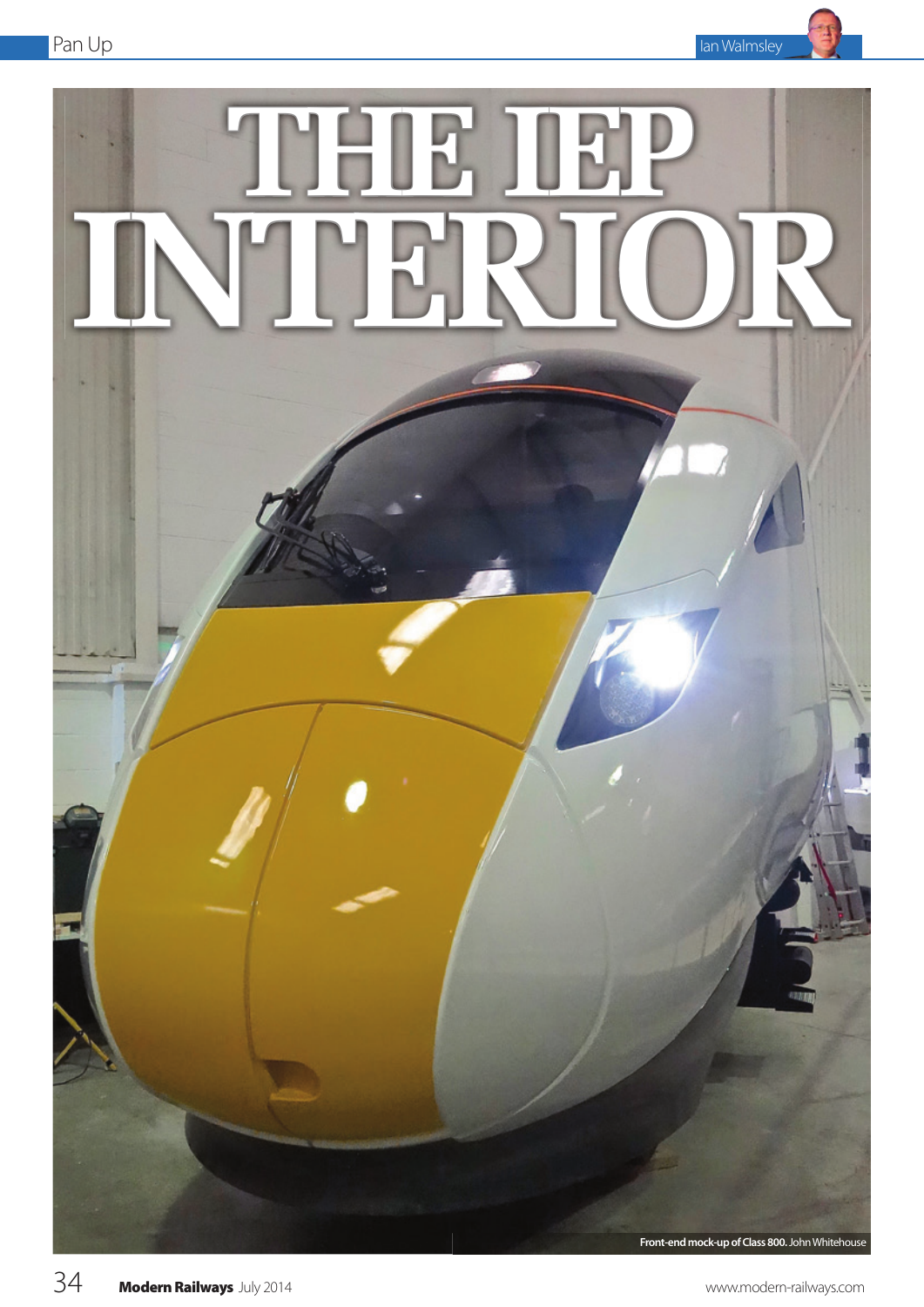ow let's take a look at what we are going to get, with the most important interior since the HST. I speak of the future of InterCity travel, the Inter-city Express Programme Class 800. I had a look around the mock-up, located a short canal-side walk from Warwick Parkway at the DCA design warehouse.

I am delighted to announce a massive step forward, a breaking of convention, a brave confrontation to the pseudo-safety mafia, a triumph of IEP (is this the same Ian Walmsley? Ed). Fainsa is supplying the seats, which did not fill me with confidence as that firm is also supplying Electrostar and Desiro City with hard, thin commuter train seats, but don't panic – its not the same seat. The breakthrough is with the height, which I have gone on about before, as suppliers like to exceed the standard that is already too high.

The rule is that the headrest must support the head of a 95%ile male (a really tall guy), 20 mm above its centre of gravity - although it does allow testing to prove your seat is safe if it is not that tall. All other suppliers have fought shy of the testing and just built taller and taller tombstones, adding weight, cost and inconvenience while removing any view. Fainsa, to its eternal credit,

has done the testing and produced a lower backed seat. Standard are 1,225 mm and First 1,255 mm, which is 10 mm and 20 mm lower than the existing East Coast seats. So not tiny, but slightly lower, and it does make a difference. The ones in the mock up still have hard bases but I am assured the production ones will be softer and have padded armrests.

First Class seats had foam options tested against ones with a spring case. Unsurprisingly the spring case proved the best, but did this have a cost penalty? 'Not to DfT' came the slightly miffed reply. I sat in the First Class seat for a while and it is not at all bad, I liked the German ICE–style soft pillows. The First Class colour scheme is reminiscent of Swiss main line stock but apparently it wasn't inspired by that. The Swiss inspiration was in the style of the lettering and labels (no they are not in three languages), and by the way there will be litter bins.

## GET UP, STAND UP

Now what about the Liverpool public's main thing they would like to improve on their new trains, the stepping distance? It is time to pick up the pieces from the original IEP specification, undoubtedly the worst effort of modern times. Regular readers will know that

**Step into the vehicle.** Ian Walmsley



Mr Ford and I are of the opinion that the bi-mode was a bad idea for many reasons, what follows is just one train of thought on this subject: -

- $\blacksquare$  Large under floor engines mean a higher floor
- $\blacksquare$  A high floor where the pantographs are (both ends) would mean the 95%ile male couldn't stand up.
- $\blacksquare$  So you can't have engines in the end vehicles
- $\blacksquare$  Which means you need even bigger engines where you can have them
- $\blacksquare$  Consequently most of the train has a high floor with a ramp down to the gangway and the 'low' (standard height) floor.
- $\blacksquare$  To allow standard bodyshells even the electric sets have the high floor and of course even they have a 'donkey engine' for de-wirements.

The height difference is 150 mm, basically a step. Apart from at boarding, the difference shows when you sit at a table which is level with the window in the middle of the train, but 150mm below the window at the ends. I am assured the stepping distance is 'no worse' than on a Mk 3 (which I take as meaning 'the same as'), but when

you consider the progress made on Turbostars which are near level access it's a bit sad to have two steps to board for the next 27 years of InterCity travel.

# THE DOORS

The next specification issue is the single leaf end doors, or at least near the end because the vehicles were specified too long. In the pursuit of a lower cost per seat, it was assumed the longer the vehicle the better, but the ends have to get narrower to stay in gauge as the overthrow on curves gets worse. The doors had to move inboard, so the toilets, bike racks, catering points and anything else you can think of fit in these four non-revenue corners per vehicle. DCA has done a good job using the space, but the vehicles are basically too long. Blame the spec again.

Then there is Hitachi's preference for sliding doors with an inflating pressure seal. The DfT tried to talk Hitachi into using Pendolino doors but this European tat wasn't reliable enough so the sliding doors remain, and with them the pocket to slide into - which restricts vehicle interior width. The solution is to lose the armrest between the end seat pair, which also doesn't have a window (so make a note of that seat number and don't book it). There may be no



**ICE-style pillows in First Class.** Ian Walmsley **Bike rack and loo in vehicle end.** Ian Walmsley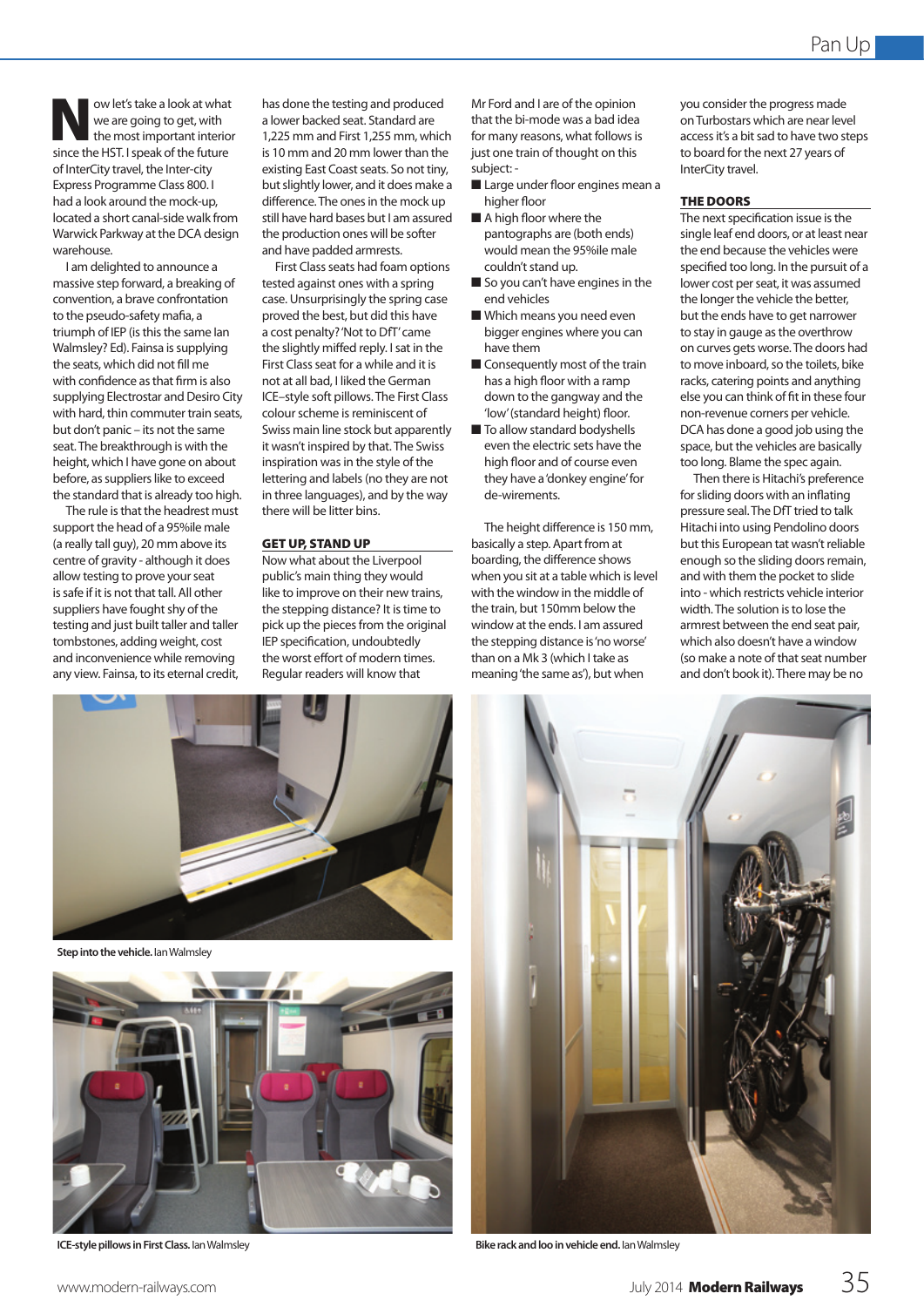

#### **Layout of nine-car IEP.**

armrest but the passengers still have arms, so there will be a nice little choke point next to the interior door.

The train of the future will have more people trying to get through a narrower space to a single door and then taking two steps down to the platform. Dwell times will certainly not be any better than an HST, which if you have seen one at Reading in the peak you will know are pretty bad. It's a good job they

built more platforms there, shame about the utilization.

### DESIGN FOR LIFE

The design itself is supposed to be current, but also current in 27 years' time, but we always say that. Flexibility is assured by non-structural panels that sit on top of the interior walls, making them easy to move. Panels are so non-structural that you have to

have a separate backboard for the wheelchair to lean against. The low roof area where the pantograph sits is quite well disguised with a smoothed rectangular light arrangement; light-emitting diode (LED) strips are the main lights, with down lighters in the vestibules. The air conditioning vents emerge from either side of the lights and these are considerably narrower than on HST but don't appear to

point at passengers' necks. The actual heating, ventilation and air conditioning (HVAC) module sits above the end of the passenger area, not above the doors - so that's another reason to stay away from the end seats.

# PASSENGER IN THE CAB?

The seats at the very end – the driver and his mate – are also worthy of comment. As usual, the



**Try and avoid this seat at the end: no window, no armrest.** Ian Walmsley





**Fold-down tray.** Ian Walmsley **Standard Class saloon with LED lighting and overhead luggage rack..** John Whitehouse